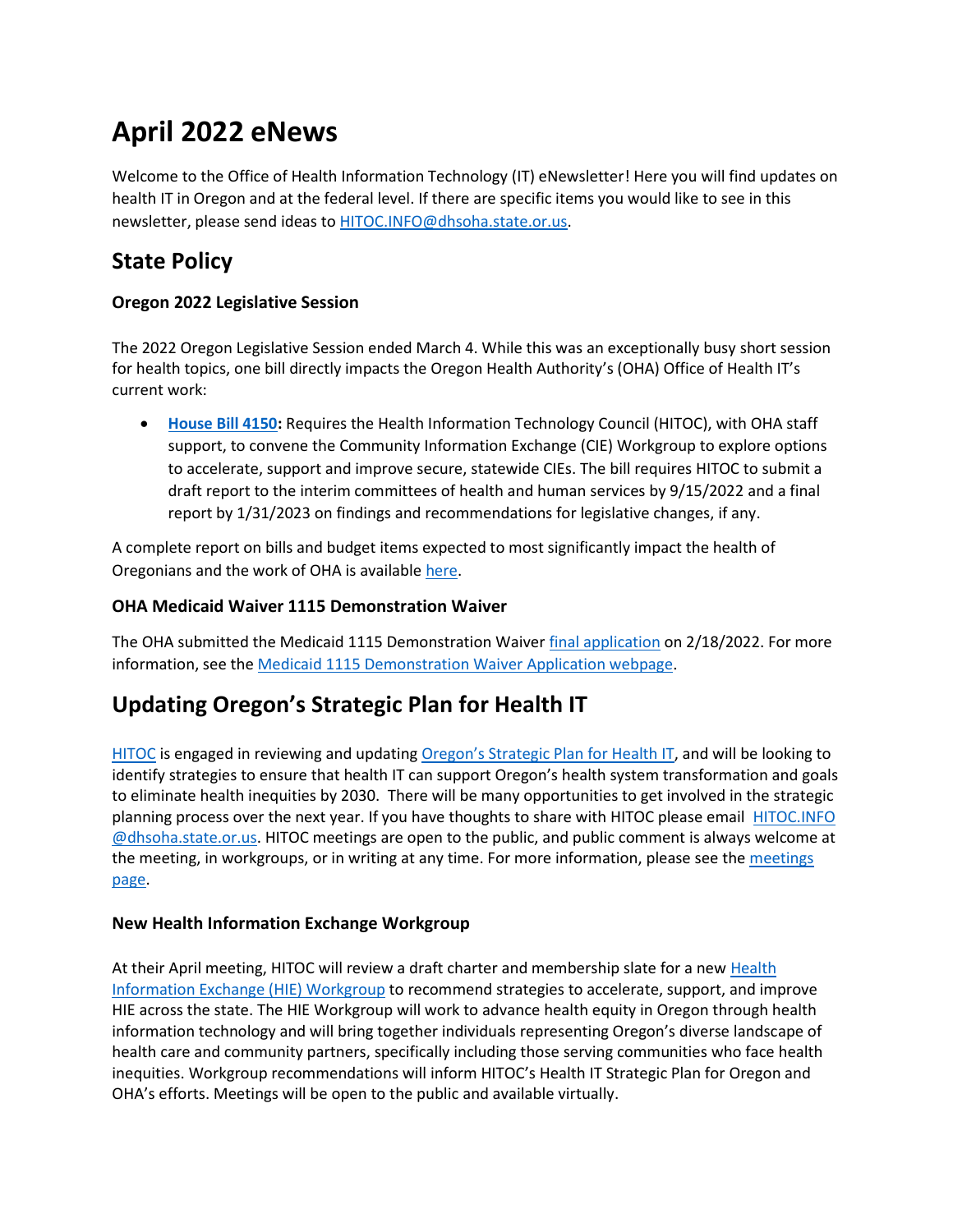- See the goals and full scope in the [draft HIE Workgroup Charter](https://gcc02.safelinks.protection.outlook.com/?url=https%3A%2F%2Flnks.gd%2Fl%2FeyJhbGciOiJIUzI1NiJ9.eyJidWxsZXRpbl9saW5rX2lkIjoxMDMsInVyaSI6ImJwMjpjbGljayIsImJ1bGxldGluX2lkIjoiMjAyMjAxMTEuNTE2MDIzMDEiLCJ1cmwiOiJodHRwczovL3d3dy5vcmVnb24uZ292L29oYS9IUEEvT0hJVC1ISVRPQy9Eb2N1bWVudHMvSElFQ2hhcnRlci5wZGY_dXRtX21lZGl1bT1lbWFpbCZ1dG1fc291cmNlPWdvdmRlbGl2ZXJ5In0.YuNdX3611w091kt_MFDZvJAiv2BJio236a786maBpCY%2Fs%2F629721019%2Fbr%2F124550906046-l&data=04%7C01%7CJeanette.S.Baxter%40dhsoha.state.or.us%7Cec96afe73ede4e3ffdf208d9d79238b2%7C658e63e88d39499c8f4813adc9452f4c%7C0%7C0%7C637777845476674108%7CUnknown%7CTWFpbGZsb3d8eyJWIjoiMC4wLjAwMDAiLCJQIjoiV2luMzIiLCJBTiI6Ik1haWwiLCJXVCI6Mn0%3D%7C2000&sdata=Kv8uKqy2mFQiqJvbnlyoJHrjsN9dByY8NS5a60p8OoQ%3D&reserved=0).
- For more information on HIE please visit the [OHA HIE Workgroup Website](https://www.oregon.gov/oha/HPA/OHIT-HITOC/Pages/HIEworkgroup.aspx#:~:text=The%20HIE%20Workgroup%20is%20chartered,improve%20HIE%20across%20the%20state.&text=The%20HIE%20Workgroup%20recommendations%20will,Oregon%20and%20other%20OHA%20efforts.).

#### **Community Information Exchange Workgroup**

HITOC chartered [a CIE Workgroup](https://www.oregon.gov/oha/HPA/OHIT-HITOC/Pages/CIEworkgroup.aspx) to recommend strategies to accelerate, support, and improve CIE across the state. Members represent a broad array of roles and backgrounds within Oregon's diverse landscape of health care, social service partners, and communities that are impacted by development in this area. Workgroup recommendations will inform HITOC's Health IT Strategic Plan for Oregon and OHA efforts. This work aligns with House Bill 4150 that passed earlier this year (see the State Policy section below for details).

The CIE Workgroup kicked off on March 15, 2022. Meeting topics included the purpose of the CIE Workgroup and connections with HITOC and HB 4150. The CIE Workgroup will meet the 3<sup>rd</sup> Tuesday of every month throughout 2022[. Meetings](https://www.oregon.gov/oha/HPA/OHIT-HITOC/Pages/CIEworkgroup.aspx#37c16710-d984-4357-abfc-34a9dd611df5) are open to the public and available virtually. Please see the [CIE Workgroup website](https://www.oregon.gov/oha/HPA/OHIT-HITOC/Pages/CIEworkgroup.aspx) for details and below for upcoming events.

#### **HITOC Education Sessions:**

OHA has held a series of education sessions for HITOC and members of the public to orient to key topics that will come up in the HITOC strategic plan work. These sessions are informational only. They are optional for HITOC members, and no official HITOC action (deliberation or decisions) will be made.

#### **March Education Session: Federal Interoperability Final Rules**

On March  $17<sup>th</sup>$  HITOC held an education session on federal interoperability rules and how they are changing the health IT landscape. The one-hour webinar included a high-level overview of the rules and included time for Q&A about their impact. The two rules are:

- The Centers for Medicare & Medicaid Services (CMS) Interoperability and Patient Access Final [Rule](https://www.govinfo.gov/content/pkg/FR-2020-05-01/pdf/2020-05050.pdf) focuses on patient access to electronic health information (EHI) and interoperability among providers, payers and patients.
- The Office of the National Coordinator for Health Information Technology (ONC) 21st Century [Cures Act \(Cures Act\) Final Rule](https://www.healthit.gov/curesrule/) focuses on health IT certification, which applies to health IT developers; and policy guidance on what does not constitute information blocking, which applies to healthcare providers, health IT developers, and health information exchanges/networks.

You can view the [session](https://www.youtube.com/watch?v=W4nB9DbFKIY) an[d slides](https://www.oregon.gov/oha/HPA/OHIT-HITOC/HITOC%20Meeting%20Docs/20220317_HITOC_InteroperabilityRulesWebinarSlides.pdf) on [HITOC's meetings page](https://www.oregon.gov/oha/HPA/OHIT-HITOC/Pages/HITOC-Meetings.aspx). The three previous education sessions on HIE Basics, Oregon's HIE Programs, and Oregon's HIT Programs can be viewed [here](https://www.oregon.gov/oha/HPA/OHIT-HITOC/Pages/HITOC-Meetings.aspx).

# **HITOC's April Meeting**

HITOC's next meeting is Thursday, April  $7<sup>th</sup>$  from 12:30-3:30. HITOC members will review the proposed [HIE Workgroup charter](https://www.oregon.gov/oha/HPA/OHIT-HITOC/Documents/HIECharter.pdf) and membership slate, vote on a proposed vision statement for the Strategic Plan, hear from Representative Maxine Dexter on [House Bill 4150,](https://olis.oregonlegislature.gov/liz/2022R1/Downloads/MeasureDocument/HB4150/Enrolled) learn about potential strategies and legislative actions, and begin revising goals for the Strategic Plan. The CIE Workgroup liaisons will also give an update on their progress.

# **Highlights from HITAG's March Meeting**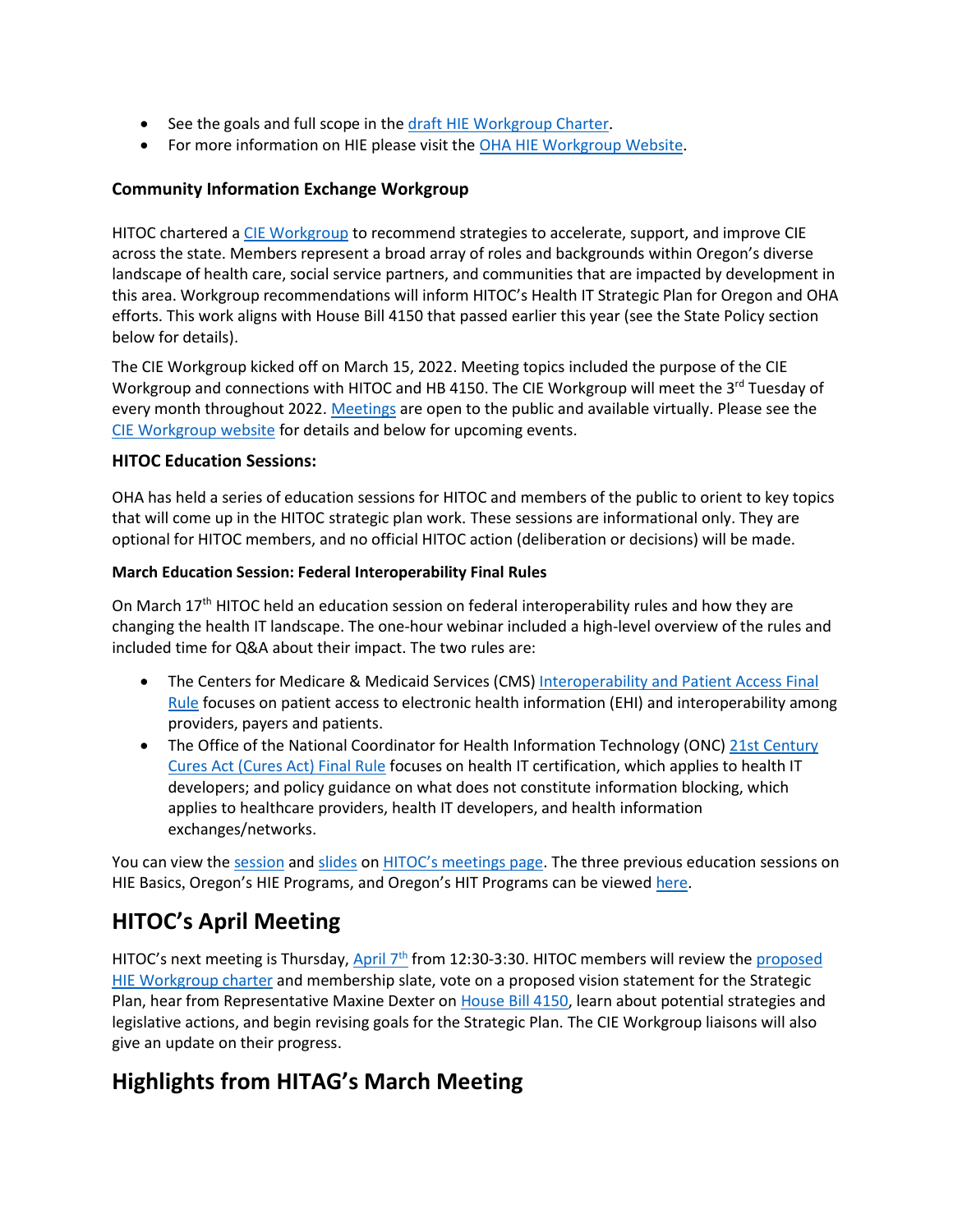The CCO Health IT Advisory Group (HITAG) met on [March 10](https://www.oregon.gov/oha/HPA/OHIT/Pages/HITAG.aspx)<sup>th</sup>. HITAG includes health IT representatives from each CCO. The meeting included updates from the Office of Health IT, discussion of the [CCO 2022](https://www.oregon.gov/oha/HPA/OHIT/Meeting%20Documents/20220310_HITAG_2022%20Updated%20HIT%20Roadmap%20Guidance,%20Evaluation%20Critieria,%20and%20Report%20Template.docx)  [Updated HIT Roadmap Template,](https://www.oregon.gov/oha/HPA/OHIT/Meeting%20Documents/20220310_HITAG_2022%20Updated%20HIT%20Roadmap%20Guidance,%20Evaluation%20Critieria,%20and%20Report%20Template.docx) [2022 CCO HIT Data Reporting Guidance,](https://www.oregon.gov/oha/HPA/OHIT/Meeting%20Documents/20220310_HITAG_2022_CCO_HIT_DataReportingGuidance_Draft_Final.pdf) and a [summary of CCO 2021](https://www.oregon.gov/oha/HPA/OHIT/Meeting%20Documents/20220310_HITAG_Draft%20HIT%20Roadmap%20Summary%20-%20Supporting%20HIE%20for%20CC%20and%20HEN.pdf)  [efforts](https://www.oregon.gov/oha/HPA/OHIT/Meeting%20Documents/20220310_HITAG_Draft%20HIT%20Roadmap%20Summary%20-%20Supporting%20HIE%20for%20CC%20and%20HEN.pdf) to support HIE for care coordination and hospital event notifications, including presentations from several CCOs on their work in this area.

# **Federal Policy**

### **Trusted Exchange Framework and Common Agreement**

ONC and the Sequoia Project, the Recognized Coordinating Entity (RCE), recently announced the publication of the Trusted Exchange Framework and Common Agreement (TEFCA), marking the beginning of the implementation phase. Also available is the TEFCA Health Level Seven (HL7) Fast Healthcare Interoperability Resource (FHIR) Roadmap, which outlines how TEFCA will accelerate the adoption of FHIR-based exchange across the industry.

The RCE will host a series of webinars to help those interested in TEFCA understand how it works. [Visit](https://gcc02.safelinks.protection.outlook.com/?url=https%3A%2F%2Fclick.connect.hhs.gov%2F%3Fqs%3Dfe879dbcec41532117a6c65fb715691b01ca9a4279de54fd48773df73985baf3818dc30ede14f24f86d2c757abf38e40e12005dea622d493&data=04%7C01%7CLISA.A.PARKER%40dhsoha.state.or.us%7Ce13793c2639c4d2295f608d9e5accef5%7C658e63e88d39499c8f4813adc9452f4c%7C0%7C0%7C637793352653623358%7CUnknown%7CTWFpbGZsb3d8eyJWIjoiMC4wLjAwMDAiLCJQIjoiV2luMzIiLCJBTiI6Ik1haWwiLCJXVCI6Mn0%3D%7C3000&sdata=0mY0O56hXoD91TN83JdlxqIvC7ujnq%2Fyo8gtqKuTOQw%3D&reserved=0)  [the RCE's webpage](https://gcc02.safelinks.protection.outlook.com/?url=https%3A%2F%2Fclick.connect.hhs.gov%2F%3Fqs%3Dfe879dbcec41532117a6c65fb715691b01ca9a4279de54fd48773df73985baf3818dc30ede14f24f86d2c757abf38e40e12005dea622d493&data=04%7C01%7CLISA.A.PARKER%40dhsoha.state.or.us%7Ce13793c2639c4d2295f608d9e5accef5%7C658e63e88d39499c8f4813adc9452f4c%7C0%7C0%7C637793352653623358%7CUnknown%7CTWFpbGZsb3d8eyJWIjoiMC4wLjAwMDAiLCJQIjoiV2luMzIiLCJBTiI6Ik1haWwiLCJXVCI6Mn0%3D%7C3000&sdata=0mY0O56hXoD91TN83JdlxqIvC7ujnq%2Fyo8gtqKuTOQw%3D&reserved=0) to learn more, find current resources, and register for upcoming webinars. Learn more from ON[C here.](https://gcc02.safelinks.protection.outlook.com/?url=https%3A%2F%2Fclick.connect.hhs.gov%2F%3Fqs%3Dfe879dbcec415321f4186522765500f9e4840fe64b96ef46a087c8335223780384f1293dde2e4179298e4c392c05de097d4b31cba72d1d91&data=04%7C01%7CLISA.A.PARKER%40dhsoha.state.or.us%7Ce13793c2639c4d2295f608d9e5accef5%7C658e63e88d39499c8f4813adc9452f4c%7C0%7C0%7C637793352653623358%7CUnknown%7CTWFpbGZsb3d8eyJWIjoiMC4wLjAwMDAiLCJQIjoiV2luMzIiLCJBTiI6Ik1haWwiLCJXVCI6Mn0%3D%7C3000&sdata=%2F3dMkjnsmwfJqWp%2BD%2F9UQVyu3cLL6P90a%2F%2BEXva8CWQ%3D&reserved=0)

### **New USCDI v3 and Standards Bulletin Released**

The latest Standards Bulletin is here and has everything you need to know about the new Draft United States Core Data for Interoperability (USCDI) v3, including 20 new data elements and 2 new data classes to advance health IT for improved care, reduced inequities, and stronger public health reporting.

ONC is also seeking feedback on which data classes and elements should be included in the final USCDI v3. Public feedback accepted until April 30, 2022. ONC plans to release the final USCDI v3 this summer. Read th[e draft USCDI v3](https://gcc02.safelinks.protection.outlook.com/?url=https%3A%2F%2Fclick.connect.hhs.gov%2F%3Fqs%3Dfe879dbcec4153212ef474741e879e670a84ce340ea5b09d0b32791004fa1edac9a35d9feb1a67b73650a2207966ee6e2b800da79a2434d8&data=04%7C01%7CLISA.A.PARKER%40dhsoha.state.or.us%7Ce13793c2639c4d2295f608d9e5accef5%7C658e63e88d39499c8f4813adc9452f4c%7C0%7C0%7C637793352653623358%7CUnknown%7CTWFpbGZsb3d8eyJWIjoiMC4wLjAwMDAiLCJQIjoiV2luMzIiLCJBTiI6Ik1haWwiLCJXVCI6Mn0%3D%7C3000&sdata=TjnNuzx1zSxa9RWBXjx4e5tiXYM2uI8FkuOLh7B5EuM%3D&reserved=0) and [Standards Bulletin.](https://gcc02.safelinks.protection.outlook.com/?url=https%3A%2F%2Fclick.connect.hhs.gov%2F%3Fqs%3Dfe879dbcec415321184f115baf4cacf858965c4321e98a3fbfcd43496906758714204517bc57bf7bd9f0efe5427e66802679594b35ac92a2&data=04%7C01%7CLISA.A.PARKER%40dhsoha.state.or.us%7Ce13793c2639c4d2295f608d9e5accef5%7C658e63e88d39499c8f4813adc9452f4c%7C0%7C0%7C637793352653623358%7CUnknown%7CTWFpbGZsb3d8eyJWIjoiMC4wLjAwMDAiLCJQIjoiV2luMzIiLCJBTiI6Ik1haWwiLCJXVCI6Mn0%3D%7C3000&sdata=v3L0x2An%2B3Hl8ryMuKLeEwzzzAcf8kuOxqDQC93QOks%3D&reserved=0)

# **Upcoming Events: OHA Health IT Meetings/Events**

- $\bullet$  April 7<sup>th</sup>[: HITOC](https://www.oregon.gov/oha/HPA/OHIT-HITOC/Pages/HITOC-Meetings.aspx#4a336901-6f10-4c3c-a43f-c90c84d97b2f)
	- o Meeting topics will include discussing the HIE Workgroup draft charter and membership slate, hearing updates on the CIE Workgroup, outcomes of the 2022 legislative session, and finalizing the Strategic Plan for Health IT vision statement. HITOC meetings are open to the public, and public comment is always welcome either at the meeting or in writing at any time (send to: [HITOC.INFO@dhsoha.state.or.us\)](mailto:HITOC.INFO@dhsoha.state.or.us). For more information, please see the [website.](https://www.oregon.gov/oha/HPA/OHIT-HITOC/Pages/HITOC-Meetings.aspx)
- April 19<sup>th</sup>: [CIE Workgroup](https://www.oregon.gov/oha/HPA/OHIT-HITOC/Pages/CIEworkgroup.aspx) [monthly meeting](https://www.oregon.gov/oha/HPA/OHIT-HITOC/Pages/CIEworkgroup.aspx#37c16710-d984-4357-abfc-34a9dd611df5)
	- o At this meeting the CIE Workgroup will reflect on how CIE can support health equity and begin looking at potential legislative concept areas.

### **Want to weigh in on OHA's Health IT work? How to make public comment:**

OHA's Health IT committee and workgroup meetings (i.e., HITOC, CIE Workgroup, HIE Workgroup, HITAG) are open to the public, and public comment is always welcome at the meeting during the